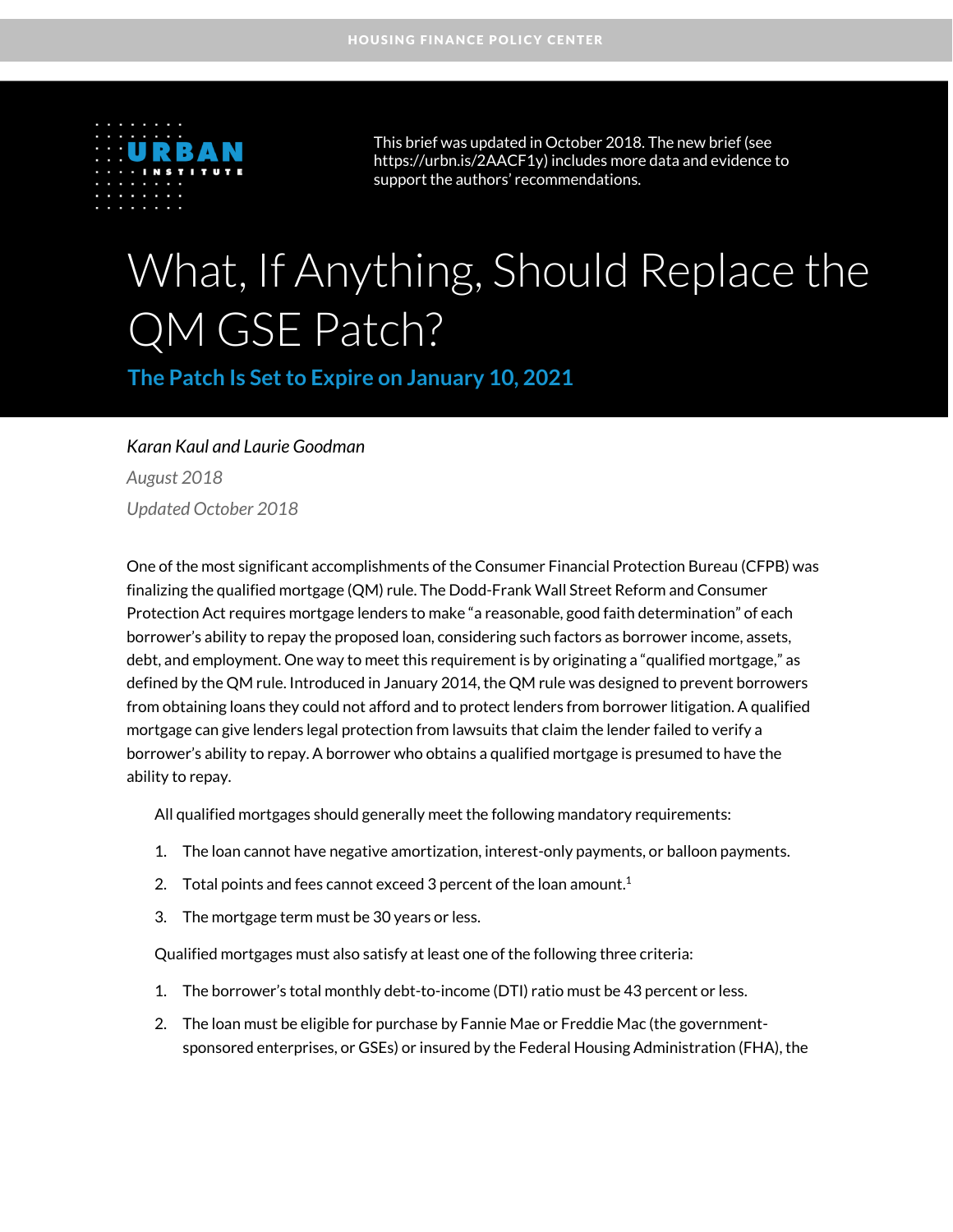US Department of Veterans Affairs (VA), or the US Department of Agriculture Rural Development (USDA), regardless of DTI ratio.<sup>2</sup>

3. The loan must be originated by insured depositories with total assets less than \$10 billion<sup>3</sup> but only if the mortgage is held in portfolio.

Mortgages that meet the QM definition are presumed to comply with ability to repay in one of two ways. First-lien mortgages with an annual percentage rate no more than 150 basis points above the Average Prime Offered Rate<sup>4</sup> (APOR) receive an unrebuttable presumption of compliance, a so-called safe harbor. This offers lenders the highest level of legal protection. All other QM loans receive a presumption of compliance that can be rebutted in litigation by showing that the lender failed to verify borrower ability to repay.

The CFPB's QM rule created an exemption from the 43 percent DTI cap for mortgages eligible for purchase by Fannie Mae or Freddie Mac. This exemption is commonly known as the "GSE patch." Loans insured by the FHA, VA, or USDA are governed by separate QM rules developed and implemented by each of these agencies. <sup>5</sup> The QM rules finalized by these three agencies have no maximum DTI requirement. The GSE patch is a temporary measure that is set to expire on January 10, 2021, or on the day the GSEs exit Federal Housing Finance Agency conservatorship, whichever occurs first. The FHA, VA, and USDA QM rules are permanent.

# High-DTI Lending under QM

Data show that a considerable share of federally insured or GSE-guaranteed qualified mortgages over the past several years had DTI ratios over 43 percent. Table 1 shows the share of purchase mortgages with DTI ratios over 43 percent by origination year. About one in five GSE-backed mortgages originated in 2017 had a DTI ratio over 43 percent, and one in two FHA or VA mortgages had a DTI ratio over 43 percent. In comparison, the share of these mortgages in bank portfolios, which consists largely of highquality jumbo loans, averaged about 15 percent from 2013 to 2018 but has risen to about 20 percent.

|                   | <b>Fannie Mae</b> | <b>Freddie Mac</b> | <b>FHA</b> | VA    |
|-------------------|-------------------|--------------------|------------|-------|
| 2013              | 13.3%             | 14.1%              | 42.4%      | 33.0% |
| 2014              | 13.6%             | 15.1%              | 42.7%      | 35.1% |
| 2015              | 13.2%             | 17.2%              | 41.8%      | 36.6% |
| 2016              | 13.9%             | 18.6%              | 44.7%      | 38.0% |
| 2017              | 19.3%             | 21.2%              | 51.5%      | 41.9% |
| 2018 <sup>a</sup> | 29.0%             | 24.9%              | 55.3%      | 45.9% |

#### **Agency Purchase Originations with DTI Ratios over 43 Percent**

**Source:** Urban Institute calculations based on eMBS data.

**Note:** FHA = Federal Housing Administration; VA = US Department of Veterans Affairs.

a 2018 data are through May 2018.

TABLE 1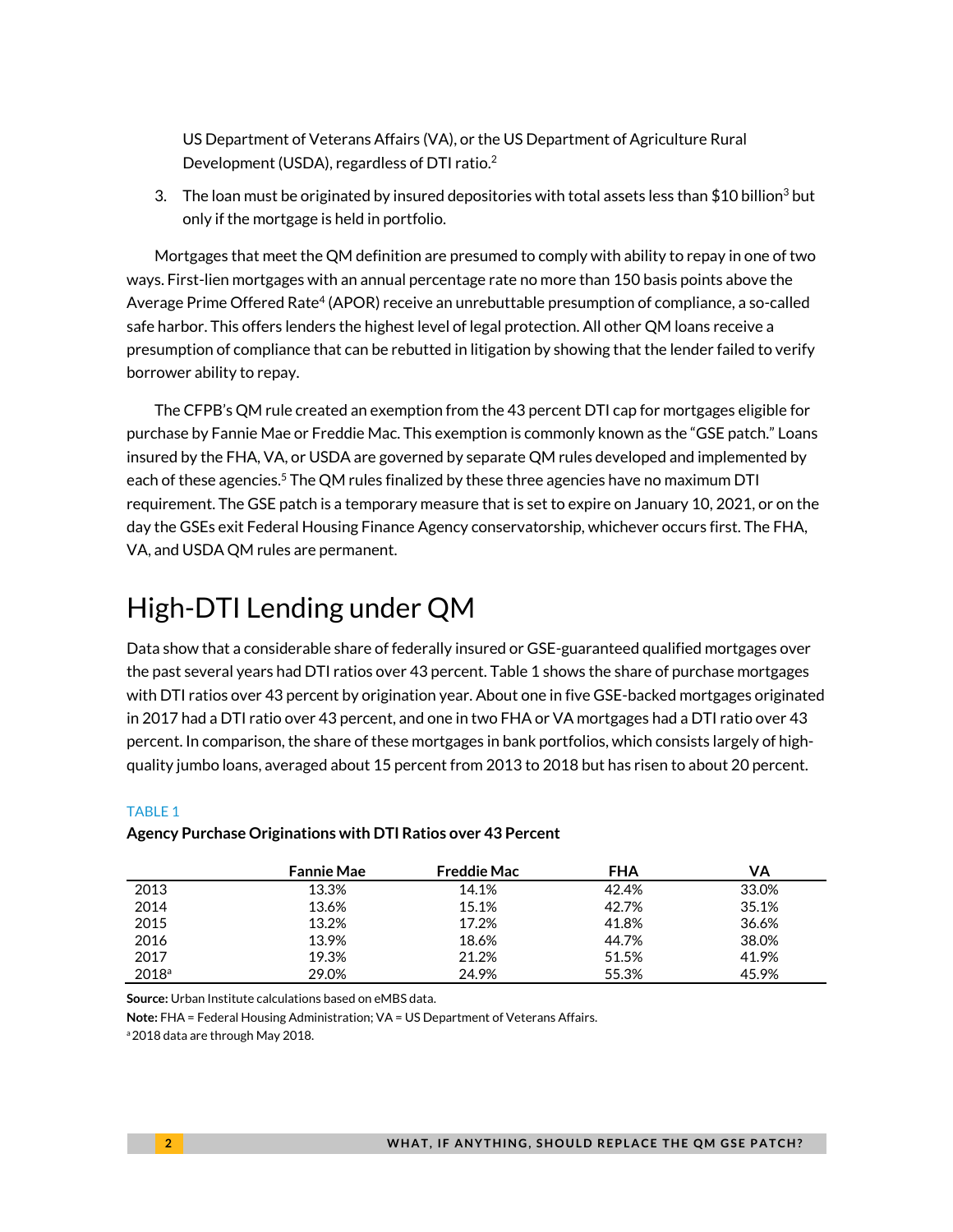The share of QM loans with DTI ratios over 43 percent has risen because the widening gap between house price appreciation and wage growth has forced homebuyers to borrow more in comparison with incomes. And since 2016, rising interest rates have increased monthly payments, further increasing DTI ratios. Through May 2018, the share of purchase originations with DTI ratios over 43 percent is about 25 percent for Freddie Mac loans, 29 percent for Fannie Mae loans, 55 percent for FHA loans, and 46 percent for VA loans.

**Share of Purchase Originations with DTI Ratios over 43 Percent, by Channel**



#### FIGURE 1

**Source:** Urban Institute calculations based on eMBS and CoreLogic data. **Note:** FHA = Federal Housing Administration; VA = US Department of Veterans Affairs.

To appreciate how significant these numbers are, it is worth looking at the market for loans that fall outside the QM definition. Although reliable data on "non-QM" lending volumes are difficult to come by, estimates of originations range from  $$10$  to  $$20$  billion a year $^6$  for 2017, a drop in the bucket compared with the \$1.8 trillion in total originations. The non-QM market is small because most lenders are wary of taking on the risk that a borrower in default will sue, citing lender failure to verify ability to repay.

When one combines the small non-QM lending volume with the rise of high-DTI lending, it does not take much imagination to see what would happen to the market—at least in the short run—should the 43 percent DTI ceiling be applied to loans backed by Fannie Mae and Freddie Mac. The GSE patch is nonetheless set to expire on January 10, 2021, setting up an urgent need to determine what, if anything,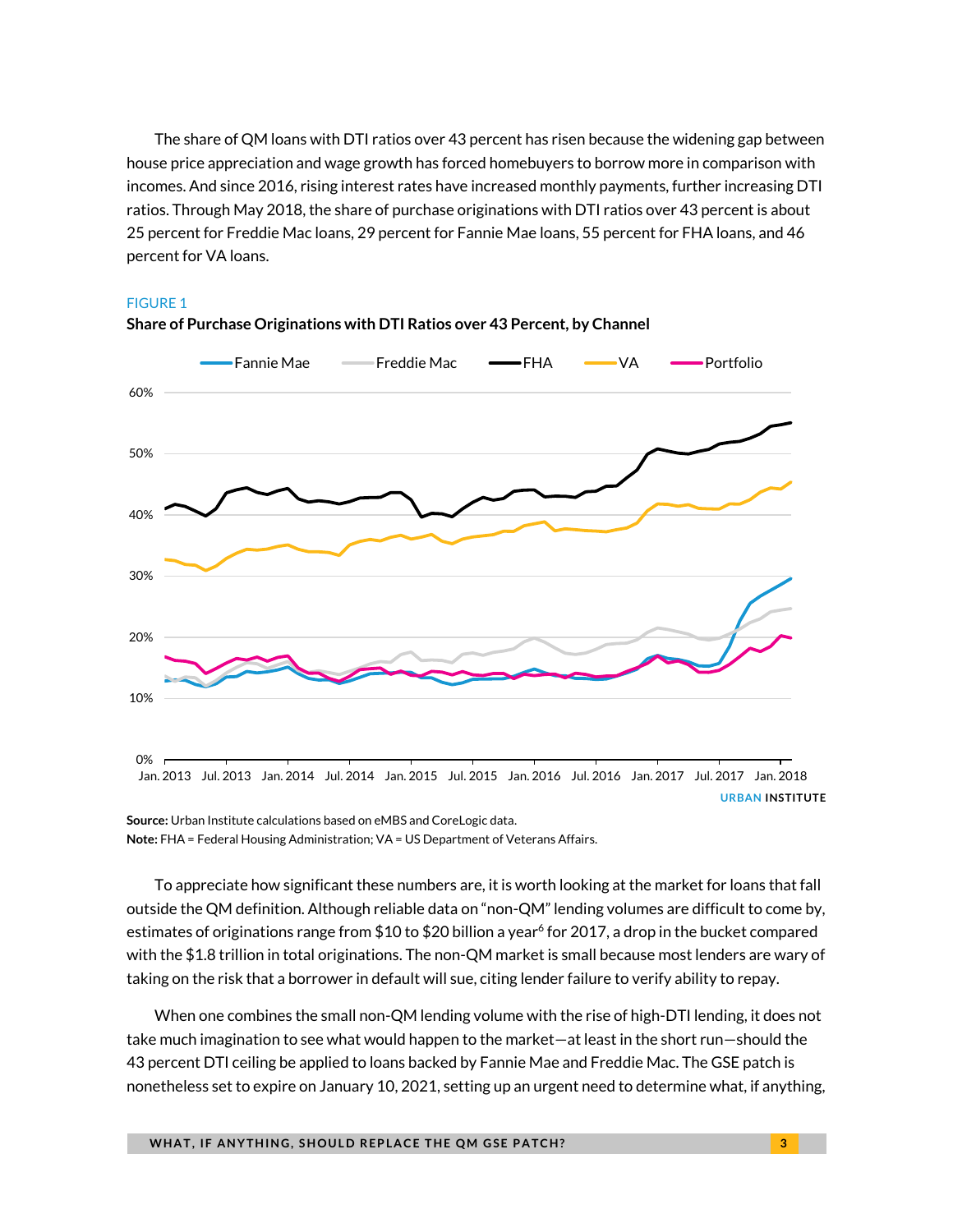should replace it. This brief is an effort to kick-start the debate about the future beyond the GSE patch by exploring three options.

## Option 1: Preserve the GSE Patch Largely as Is

The CFPB can preserve the GSE patch one of two ways. The first is a simple extension, leaving the rules that govern qualified mortgages as is. The CFPB would essentially extend the patch to a new expiration date or to the GSEs' exit from conservatorship, whichever comes first. Absent GSE reform, this option would force the CFPB to revisit the patch before the new expiration date. Or the CFPB could drop the sunset date and tie patch expiration to the GSEs' exit from conservatorship.

The CFPB could also go further and expand the GSE patch modestly. All elements of QM would remain in place, but the patch would be expanded to cover mortgages within the risk tolerances of the GSEs' automatic underwriting systems (AUS), even if they are GSE-ineligible for other reasons. For instance, a loan that is ineligible because its size exceeds the conventional loan limit but is otherwise within the AUS risk profile would be deemed a qualified mortgage. For the most part, this expansion would award QM status to jumbo loans with DTI ratios over 43 percent held in bank portfolios. Jumbo loans tend to be high-quality mortgages but are agency-ineligible because their size exceeds the conforming limit.

This option's practical benefit is modest, though: there is ample credit available at the jumbo end of the market. Loans to low- and moderate-income borrowers and first-time homebuyers—for whom access to credit remains tight—are less likely to fall within AUS risk tolerances and thus are less likely to be deemed qualified mortgages under this patch expansion.

We believe this option will yield only modest benefits, and most of them will flow to the high end of the market, where credit availability is not constrained. Additionally, the patch, even if extended, is a temporary solution that will eventually need revisiting. Considering this, we recommend the CFPB consider a more permanent alternative. The next approach, option 2, would constitute a major change to QM but would meaningfully improve credit availability.

# Option 2: Drop the DTI Cap and GSE Patch from the QM Definition

We recommend a QM safe harbor standard based on a loan's overall riskiness as opposed to the DTI ratio, or who insures or guarantees the mortgage. Under this structure, the 43 percent DTI cap and GSE patch would be dropped from the CFPB's QM rule. Restrictions on risky products, loan terms, and points and fees would remain unchanged, as would the statutory exemption for portfolio lenders with less than \$10 billion in assets. With no DTI cap or the patch, this framework would provide safe harbor status to first-lien mortgages as long as their annual percentage rate is no more than 150 basis points over the APOR. The underlying premise is that loans priced under the 150 basis point rate-spread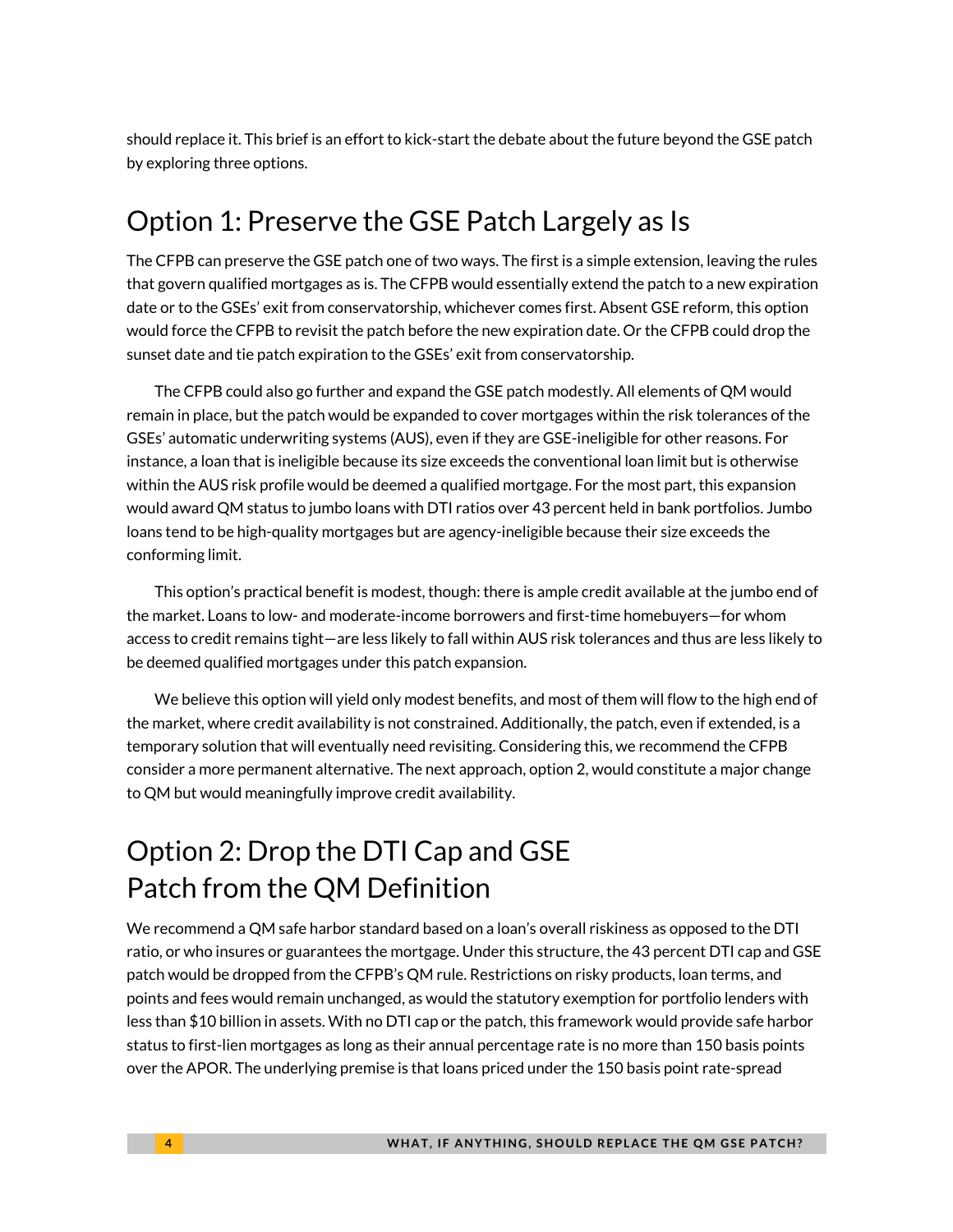threshold would be less risky than loans priced above this threshold. A rate spread–based QM regime offers several advantages:

**Mortgage rates reflect credit risk more holistically than DTI ratios.** The DTI ratio is one of several factors affecting borrower creditworthiness and ability to repay. But it is not a good predictor of default because it is often poorly measured.<sup>7</sup> Consider the following examples: Families who could qualify for a mortgage using only one spouse's earnings would not have the incentive to document and report the second income on their loan application. In this case, household income would be understated, and the DTI ratio would be overstated. As another example, debt owed to individuals, family members, or friends (e.g., money borrowed from parents for college or a car purchase) is not recorded, does not show up in a credit report, and is likely underreported. This would tend to understate the borrower's true debt burden and DTI ratio. In both examples, the ability to repay would be inaccurately measured, and there would be no way for a loan officer to know the household's total debt burden or income. Other situations that can distort the DTI ratio include undisclosed income from a second, part-time, or seasonal job; rental or room-share income; and debt taken on shortly after the loan closes.

The annual percentage rate, however, considers a wider set of borrower, property, and loan characteristics, including the DTI ratio, resulting in a more holistic measure. Evidence from default rates on historical GSE originations shows the limitations of DTI ratios in predicting default risk (table 2). For each year since 2011, the 90-day delinquency rate for loans with DTI ratios over 45 percent is less than that for loans with DTI ratios between 30 and 45 percent. This inconsistency is not present in other measures of riskiness, such as FICO scores and LTV ratios.

|      | <b>DTI Ratio</b> |            |        |       | <b>FICO Score</b> |        |        | <b>LTV Ratio</b> |        |  |
|------|------------------|------------|--------|-------|-------------------|--------|--------|------------------|--------|--|
|      | <30%             | $30 - 45%$ | >45%   | >750  | 700-750           | <700   | <80%   | 80-95%           | >95%   |  |
| 1999 | 2.68%            | 3.81%      | 4.39%  | 0.77% | 1.82%             | 6.63%  | 2.59%  | 5.08%            | 5.72%  |  |
| 2000 | 2.51%            | 3.34%      | 3.53%  | 0.63% | 1.59%             | 6.38%  | 2.26%  | 4.46%            | 5.69%  |  |
| 2001 | 2.53%            | 3.59%      | 4.05%  | 0.78% | 1.91%             | 6.54%  | 2.38%  | 5.52%            | 6.22%  |  |
| 2002 | 2.87%            | 4.26%      | 4.84%  | 1.07% | 2.60%             | 7.59%  | 2.84%  | 7.00%            | 7.88%  |  |
| 2003 | 3.70%            | 6.14%      | 7.05%  | 1.76% | 4.30%             | 10.17% | 4.27%  | 9.32%            | 11.61% |  |
| 2004 | 5.73%            | 8.81%      | 9.95%  | 2.78% | 6.48%             | 14.03% | 6.81%  | 12.85%           | 15.14% |  |
| 2005 | 7.83%            | 13.14%     | 15.67% | 4.73% | 11.05%            | 20.97% | 11.00% | 18.13%           | 20.42% |  |
| 2006 | 9.43%            | 15.55%     | 19.22% | 5.78% | 13.69%            | 25.25% | 13.62% | 21.05%           | 27.65% |  |
| 2007 | 9.91%            | 16.99%     | 21.95% | 6.27% | 14.89%            | 28.18% | 14.27% | 23.98%           | 29.10% |  |
| 2008 | 4.91%            | 9.73%      | 15.03% | 3.84% | 10.43%            | 22.05% | 8.33%  | 15.12%           | 15.87% |  |
| 2009 | 0.94%            | 2.40%      | 4.13%  | 0.95% | 3.04%             | 8.06%  | 1.94%  | 3.17%            | 2.99%  |  |
| 2010 | 0.72%            | 1.76%      | 2.13%  | 0.60% | 2.08%             | 5.71%  | 1.29%  | 1.89%            | 3.15%  |  |
| 2011 | 0.56%            | 1.38%      | 1.34%  | 0.43% | 1.58%             | 4.61%  | 0.99%  | 1.42%            | 1.51%  |  |
| 2012 | 0.33%            | 0.85%      | 0.66%  | 0.26% | 0.98%             | 3.08%  | 0.54%  | 0.94%            | 1.15%  |  |
| 2013 | 0.36%            | 0.87%      | 0.54%  | 0.24% | 0.88%             | 2.65%  | 0.54%  | 0.96%            | 1.40%  |  |
| 2014 | 0.39%            | 0.88%      | 0.54%  | 0.22% | 0.75%             | 2.33%  | 0.58%  | 0.96%            | 1.05%  |  |
| 2015 | 0.20%            | 0.47%      | 0.26%  | 0.11% | 0.36%             | 1.29%  | 0.29%  | 0.50%            | 0.82%  |  |
| 2016 | 0.06%            | 0.14%      | 0.07%  | 0.04% | 0.10%             | 0.38%  | 0.09%  | 0.15%            | 0.33%  |  |

#### **90-Day Default Rate for GSE Purchase Originations by DTI Ratio, FICO Score, and LTV Ratio**

TABLE 2

**Source:** Urban Institute analysis based on Fannie Mae and Freddie Mac loan-level credit data.

**Note:** DTI = debt-to-income; GSE = government-sponsored enterprise; LTV = loan-to-value.

**WHAT, IF ANYTHING, SHOULD REPLACE THE QM GSE PATCH?** And the state of the state of the state of the state of the state of the state of the state of the state of the state of the state of the state of the state of the stat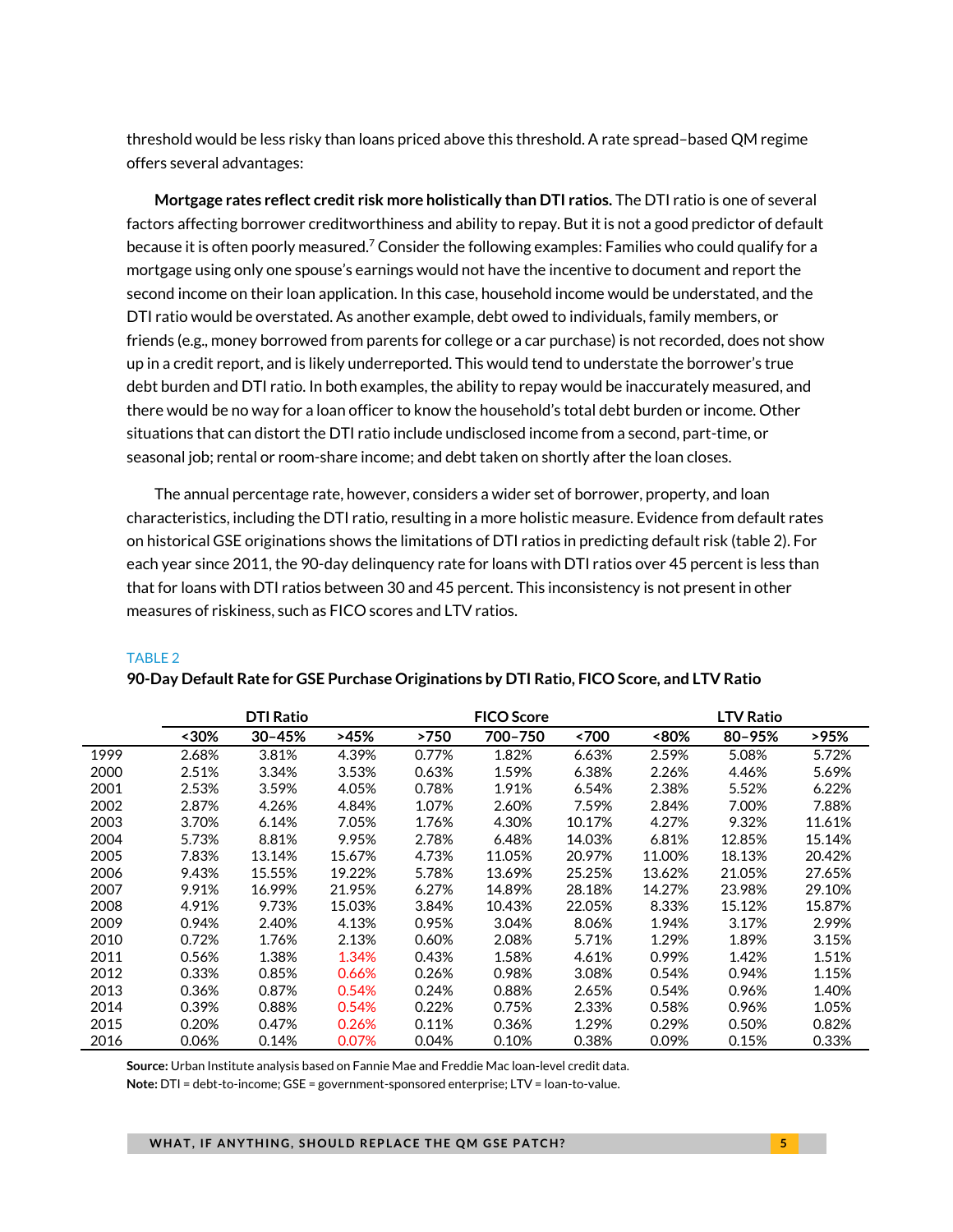**A rate-spread framework would create a more level playing field.** Moving to a regime that takes a holistic view of credit risk would also level the playing field between the private sector and the agencies, potentially encouraging more lending outside federally backed channels. The safe harbor protection lenders currently receive for agency-eligible mortgages substantially reduces litigation risk relative to agency-ineligible loans with similar risk profiles. Assume two loans with the same DTI ratio over 43 percent and same probability of default. One is agency-eligible and is deemed a qualified mortgage, and the other is not agency-eligible and is not deemed a qualified mortgage even though it is no riskier. Because there is no way to get safe harbor protection for the second loan, the lender will either price for the added litigation risk or choose not to originate the loan. Either way, this does not serve the borrower well. Under our recommendation, the lender would be able to get safe harbor for both loans as long as the annual percentage rates are within 150 basis points of the APOR.

**The standard would facilitate innovation.** Encouraging lenders to originate and hold more high-DTI loans would provide an incentive for them to seek ways to better serve the market, such as by using new innovative methods to verify ability to repay, especially as borrower and household characteristics and work arrangements evolve. Recent technology innovations have automated income and asset verification and reduced the need for paper-based manual entries, which has improved the robustness of loan underwriting and cut down approval times. Such incremental accuracy matters because it can make a difference in a marginal borrower being approved for or denied a loan. The prospect of earning greater profits by holding high-DTI QM loans in portfolio could encourage lenders to make investments that are needed to serve future homebuyers, who are more likely to have nontraditional incomes and heavy student loan burdens than prior generations.

**There is ample precedent for a rate-spread test.** History shows there is ample precedent for the rate-spread regime. The trigger for restrictions and additional disclosure requirements under the Home Ownership and Equity Protection Act is based on an APOR test. Similarly, the requirement to set up escrows for property taxes and insurance is based on a rate spread.<sup>8</sup> Lastly, certain reporting requirements under the Home Mortgage Disclosure Act are based on the APOR test. Admittedly, the objectives of the QM rule are different. But strong historical precedent for the APOR test merits serious consideration.

There are a couple of downsides to a rate spread–based QM. First, it assumes the market would always price credit risk accurately, which is hardly assured. Rate spreads would be lowest when real estate prices have increased rapidly and are expected to continue to do so, such as during economic booms. Credit is also likely to be more loosely available during such periods, increasing the risk of borrowers getting overextended. Mispricing could also occur because of perceptions that certain borrowers are riskier or less risky. Finally, a rate spread–based regime could give lenders an incentive to price mortgages just below the threshold to qualify for the safe harbor.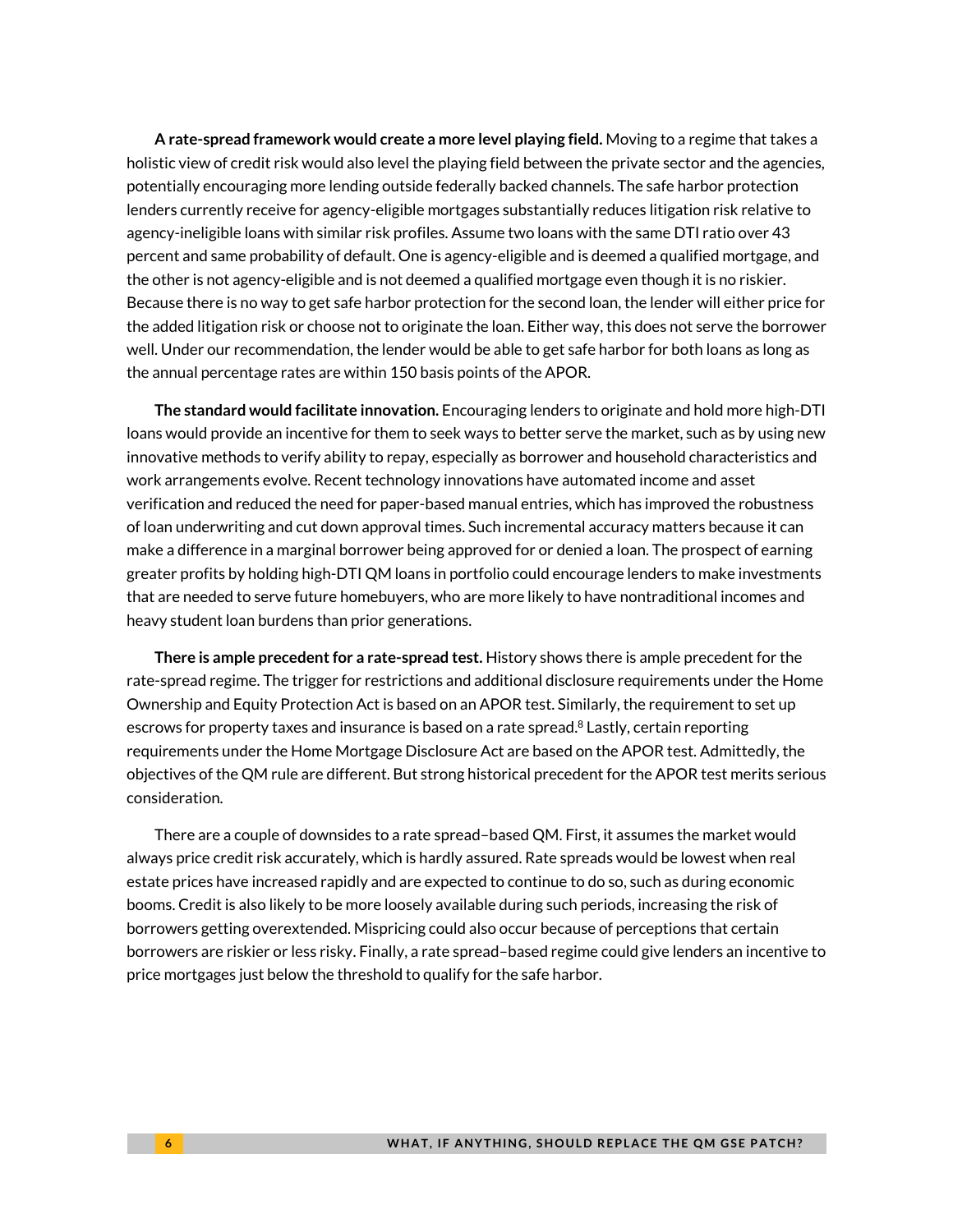# Option 3: Take No Action on the Patch

Here, the CFPB would let the GSE patch expire in 2021, establishing a hard 43 percent DTI cap for mortgages guaranteed by Fannie Mae and Freddie Mac. But this option is not as straightforward because the FHA, VA, and USDA have their own permanent QM rules with no DTI caps. If the CFPB were to let the GSE patch expire, that would send the market for high-DTI GSE loans to the FHA. This would be the only way for lenders to secure a safe harbor for high-DTI loans. Portfolio lenders might hold on to some high-DTI loans as non-QMs, at least during periods of economic growth and strong house price appreciation.

But the non-QM market is small, as noted earlier. Today's non-QM loans are also relatively high quality. Data on recently securitized non-QM loans show pools with mostly full-documentation loans, LTV ratios averaging well under 80 percent, FICO averaging above 700, average DTI ratios ranging well under 43 percent, $\degree$  and very low serious delinquency rates. These loans are often made to highly creditworthy borrowers who cannot qualify for agency-backed loans because they do not meet agency documentation requirements, are self-employed, have nontraditional incomes, or for other reasons. At the very least, this suggests that today's non-QM market would have to undergo a massive multiyear expansion and transformation to adequately serve the void left behind by the GSE patch.

# Conclusion

The upcoming GSE patch expiration is an opportunity for the CFPB to modify the patch to make it work better. We believe replacing the current DTI-heavy framework with one that captures risk more holistically (option 2, rate spread) would more effectively expand access while mitigating credit risk. Option 2 would also create a more level playing field between the agency-backed and purely private capital–backed channels, potentially providing incentives for more private lending. Option 1 (preserving the patch) would at best have marginal benefit and would leave unresolved the uncertainty surrounding the patch's future. Option 3 (letting the patch expire) would largely redirect high-DTI lending from one government-backed channel (the GSEs) to another (the FHA).

We recognize there might be other options for addressing patch expiration, and we hope this brief is a useful starting point for a robust debate.

# Notes

- <sup>1</sup> Higher points and fees are allowed for loan amounts below \$100,000.
- $2$  The CFPB's QM rule has jurisdiction over private mortgages and those guaranteed by Fannie Mae or Freddie Mac. Mortgages insured by the FHA, VA, or USDA are governed by separate QM rules developed and implemented by these federal agencies.
- <sup>3</sup> The original 2014 QM rule had established an asset threshold of \$2 billion. The recently passed Economic Growth, Regulatory Relief, and Consumer Protection Act increased the threshold to \$10 billion.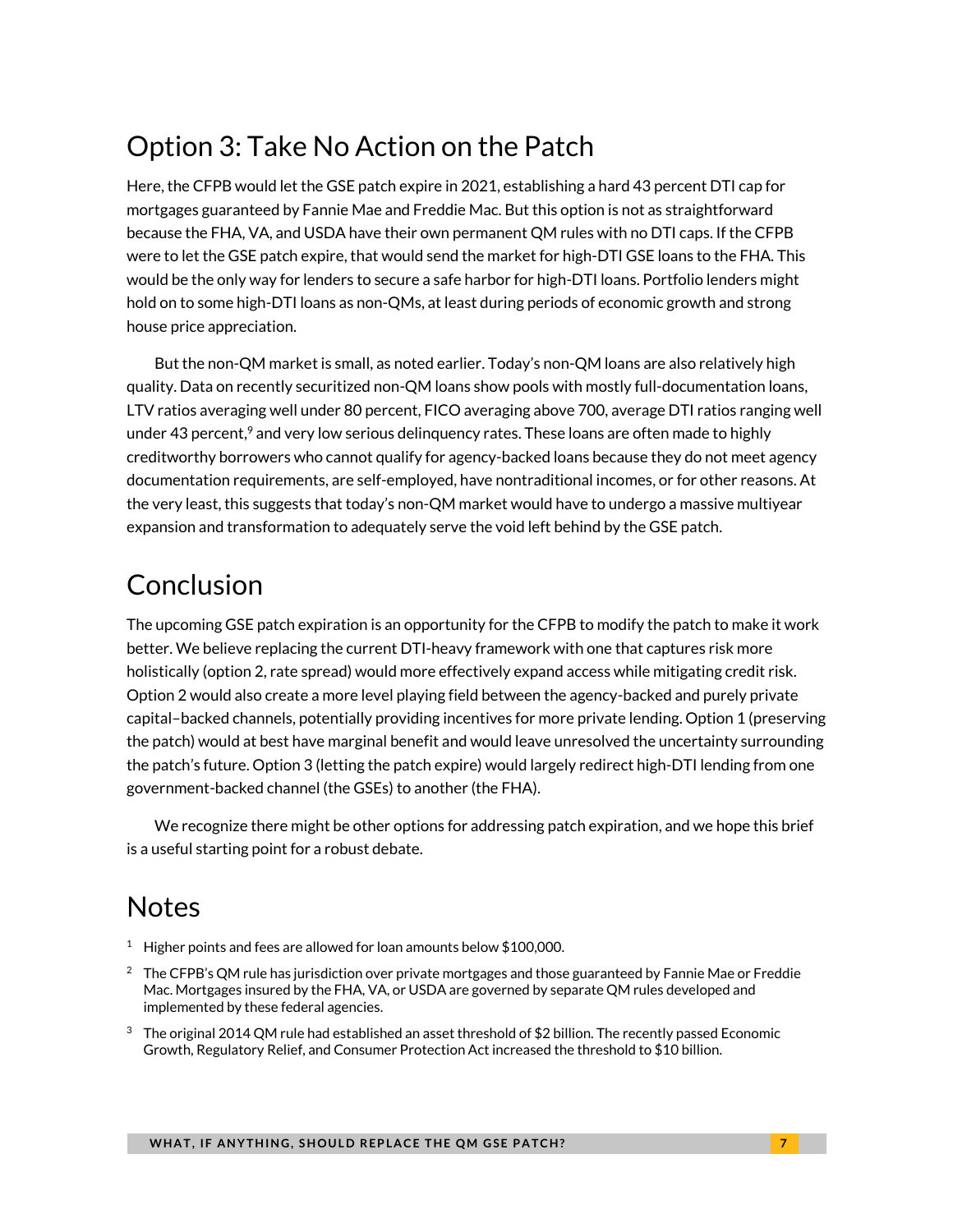- <sup>4</sup> The Average Prime Offered Rate is an annual percentage rate based on average interest rates, fees, and other terms on mortgages offered to highly qualified borrowers. The underlying data source for most fixed and adjustable-rate products is Freddie Mac's Primary Mortgage Market Survey.
- 5 "[Qualified Mortgage Definition for HUD-Insured and Guaranteed Single-Family Mortgages](https://www.gpo.gov/fdsys/pkg/FR-2013-12-11/pdf/2013-29482.pdf)," 78 Fed. Reg., 75215 (December 11, 2013); "[Loan Guaranty: Ability-to-Repay Standards and Qualified Mortgage Definition under the](https://www.gpo.gov/fdsys/pkg/FR-2014-05-09/pdf/2014-10600.pdf)  [Truth in Lending Act](https://www.gpo.gov/fdsys/pkg/FR-2014-05-09/pdf/2014-10600.pdf)," 79 Fed. Reg., 26620 (May 9, 2014); "[Single-Family Housing Guaranteed Loan Program](https://www.gpo.gov/fdsys/pkg/FR-2016-05-03/pdf/2016-10217.pdf)," 81 Fed. Reg., 26461 (May 3, 2016).
- <sup>6</sup> Brad Finkelstein, "How a CFPB Overhaul of the QM Rule Will Remake Mortgages," *National Mortgage News,* June 4, 2018[, https://www.nationalmortgagenews.com/news/how-a-cfpb-overhaul-of-the-qualified-mortgage-rule](https://www.nationalmortgagenews.com/news/how-a-cfpb-overhaul-of-the-qualified-mortgage-rule-will-remake-home-loans)[will-remake-home-loans;](https://www.nationalmortgagenews.com/news/how-a-cfpb-overhaul-of-the-qualified-mortgage-rule-will-remake-home-loans) "Non-agency MBS Making Big Strides in 2018 but Still Far from Being a Meaningful Market," Inside Mortgage Finance, May 25, 2018, [https://www.insidemortgagefinance.com/issues/imfpubs\\_ima/2018\\_20/news/Non-Agency-MBS-Making-Big-](https://www.insidemortgagefinance.com/issues/imfpubs_ima/2018_20/news/Non-Agency-MBS-Making-Big-Strides-in-2018-1000046167-1.html)[Strides-in-2018-1000046167-1.html.](https://www.insidemortgagefinance.com/issues/imfpubs_ima/2018_20/news/Non-Agency-MBS-Making-Big-Strides-in-2018-1000046167-1.html)
- 7 Richard Green, "The Trouble with DTI as an Underwriting Variable—and as an Overlay," *Richard's Real Estate and Urban Economics Blog,* December 7, 2016[, http://real-estate-and-urban.blogspot.com/2016/12/the-trouble](http://real-estate-and-urban.blogspot.com/2016/12/the-trouble-with-dti-as-underwriting.html)[with-dti-as-underwriting.html.](http://real-estate-and-urban.blogspot.com/2016/12/the-trouble-with-dti-as-underwriting.html)
- <sup>8</sup> Requirements for Higher-Priced Mortgage Loans, 12 C.F.R. 1026.35 (2013).
- <sup>9</sup> Fitch Ratings, "Fitch Rates Angel Oak Mortgage Trust I, LLC 2018-2," news release, June 25, 2018, [https://www.fitchratings.com/site/pr/10035455.](https://www.fitchratings.com/site/pr/10035455)

### About the Authors



**Karan Kaul** researches topical housing finance issues to highlight the market impact of ongoing regulatory, industry, and related developments. He is also responsible for monitoring and reporting on mortgage market trends and current events weekly. He brings a deep understanding of key reform issues, political landscape surrounding reform, and pros and cons of different approaches concerning their impact on mortgage rates, credit availability, private capital, and other factors. Kaul came to Urban after five years at Freddie Mac, where he worked on various housing policy issues primarily related to the future of housing finance and the reform of the government-sponsored enterprises. Before Freddie Mac, Kaul worked as a research analyst covering financial institutions. He holds a bachelor's degree in electrical engineering and an MBA from the University of Maryland, College Park.



**Laurie Goodman** is a vice president at the Urban Institute and codirector of its Housing Finance Policy Center, which provides policymakers with data-driven analyses of housing finance policy issues that they can depend on for relevance, accuracy, and independence. Goodman spent 30 years as an analyst and research department manager on Wall Street. From 2008 to 2013, she was a senior managing director at Amherst Securities Group LP, a boutique broker-dealer specializing in securitized products, where her strategy effort became known for its analysis of housing policy issues. From 1993 to 2008, Goodman was head of global fixed income research and manager of US securitized products research at UBS and predecessor firms, which were ranked first by *Institutional Investor* for 11 straight years. Before that, she held